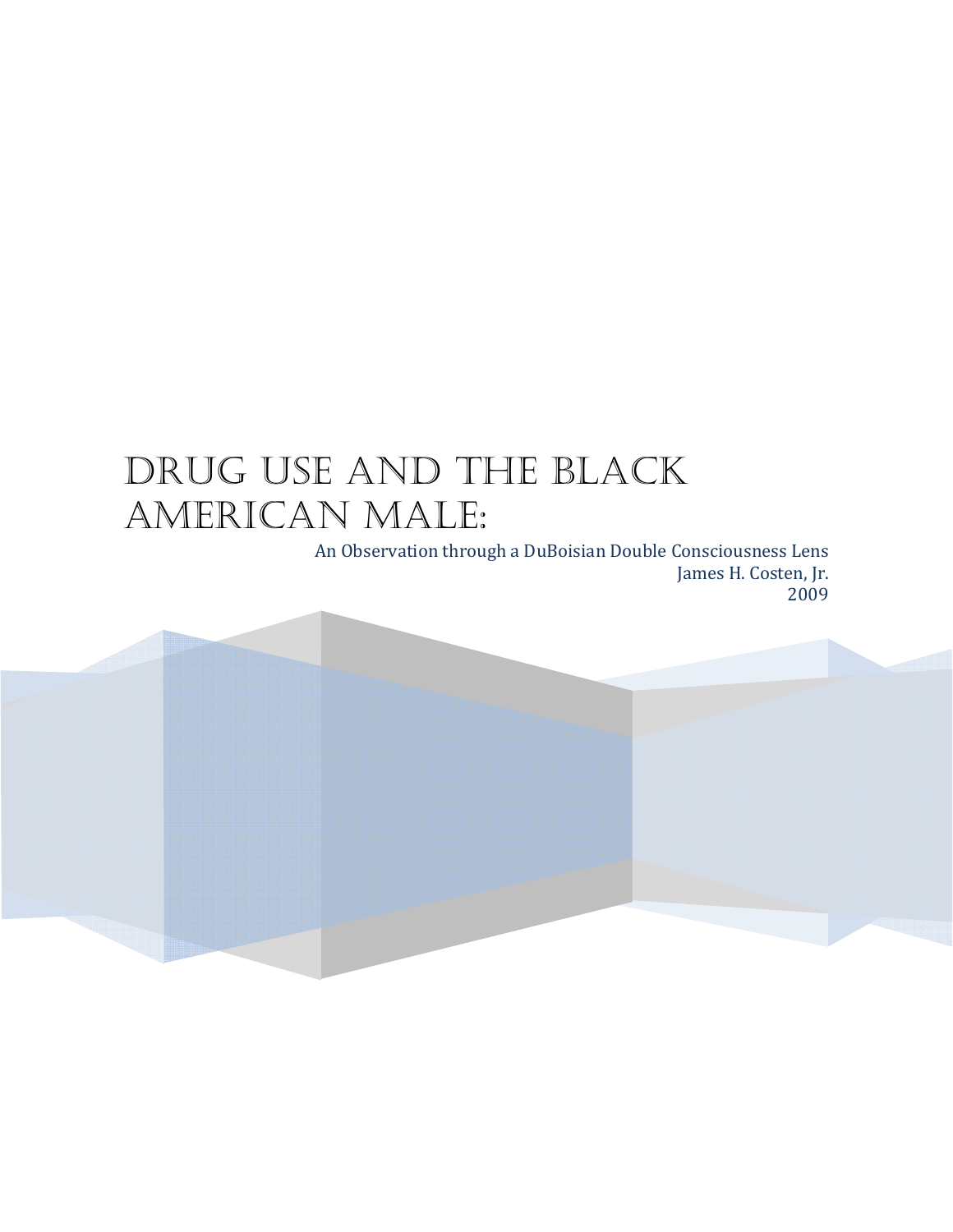## **Introduction**

Examining the race, class, and gender intersection in the Unites States of America, we find (among other tristful facts) that the young Black male's exposure to the criminal justice system is early, extensive, intensive, and recidivistic. We do hear the stories of transition from various adversities from time to time, but significant enough are the numbers of the Black males opting out of mainstream society by opting out of education. For the Black male that graduates from high school, their approach to college is with higher self confidence than Black females (seventy percent male, sixty-five percent female); however, the Black male/Black female college attendance gap continues to widen (Allen, Jayakumar, Griffin, Korn, & Hurtado 2005). As a result, the Black male's future for upward mobility shows progressively dismal. The news broadcasts are riddled with horrors, not imagined, not entertaining, and basically, parental discretion should be advised. These stories are so close to us that we can experience them through nearly all of our senses.

Historically, we see where the White American has stifled groups in the USA by orchestrating stratifying designs that have permeated most institutions. This process of "othering" is disheartening as some groups are kept up and some groups are kept down (Schwalbe, Godwin, Holden, Schrock, Thompson, and Wolkomir 2000). Schwalbe, et.al. go on to discuss the creation of identity codes that make it difficult or impossible for the "other" to actualize – the premise behind White male dominance. The intent of this paper is to examine the deeply embedded and perpetuated systems of social inequality and racism in the USA that continue to fill the sails of many Black American males with winds that blow them toward the criminal justice system. According to the statistics provided by the criminal justice system, the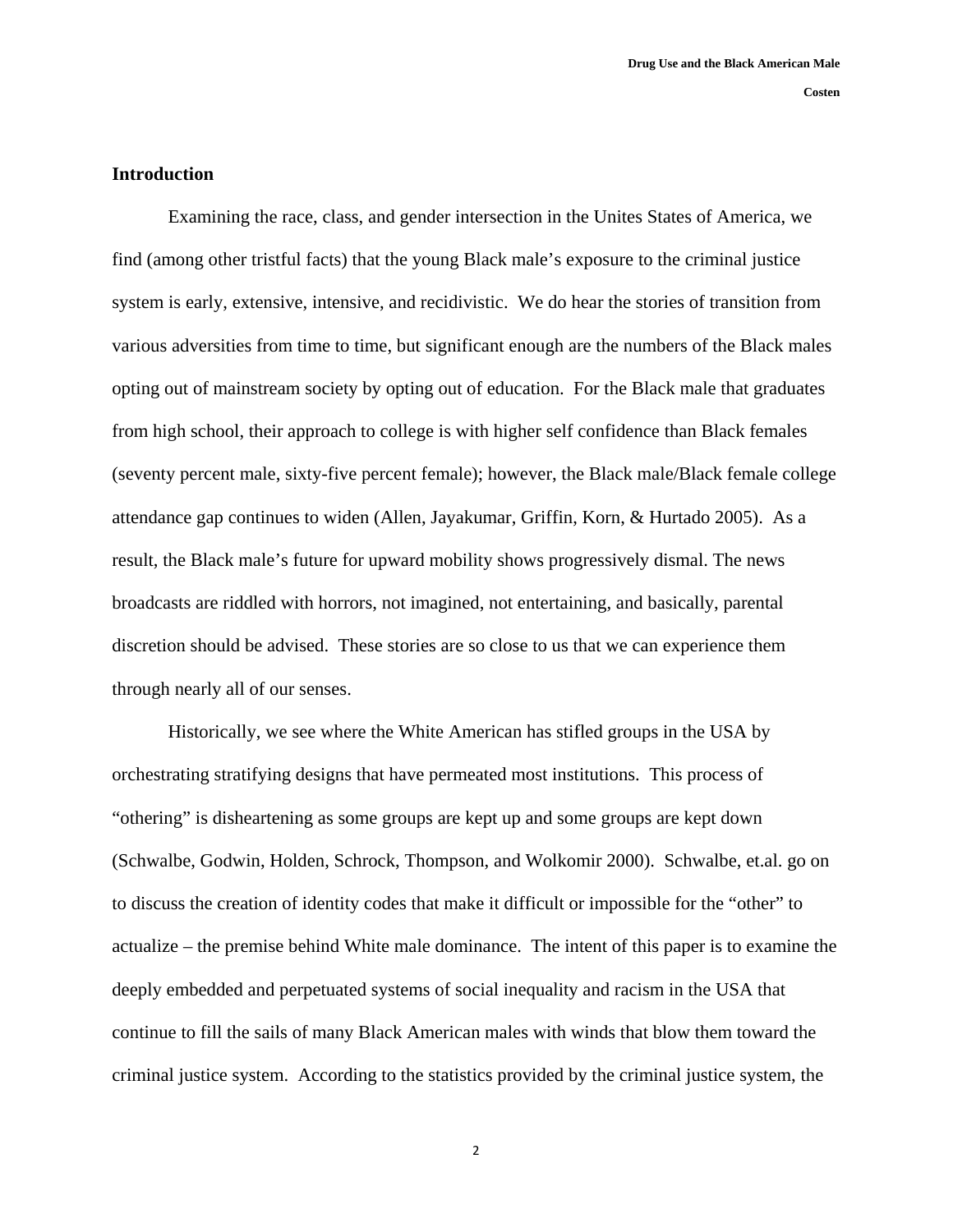use of drugs and drug-involved behaviors are leading causes for disproportionately high incarceration rates for Black males. DuBois' concept of double consciousness provides an effective theoretical lens through which we can examine fatalistic drug-use behavior of the Black American male.

### **The Statistics**

In order to show the fatalistic nature of drug-use behavior, we will examine statistics provided by the criminal justice system. According to West and Sabol (2009), Bureau of Justice Statisticians, there were 1,610,584 adult inmates under state or federal jurisdiction at mid-year 2008. Of that population, 40.24 percent are incarcerated in the South region, and 92.81 percent are male. For this study, it is paramount to include the juvenile inmate population. When we do, our prison population increases by 700,616 to 2,311,200.

There are evidences that Black American males are disproportionately represented in the prison system. Of the 2.3 million of the prison population mentioned above, 39.54 percent are Black, 34.92 percent are White, and 19.92 are Hispanic. Further analyses of this data show the Black male population to be higher than any other group between the ages of 18 and 39. This statistic is crucial when we look at how this affects employment and age-range productivity; however, when we look at the inmate population per 100,000 U.S. residents, the number of Black male inmates is higher in all age categories. The overall inmate population estimate for Black male per 100,000 U.S. residents for mid-year 2008 was 4,777 compared to 1,760 for Hispanic men and 727 for White men.

Of Georgia's inmate population, 69.60 percent report either "Drug Only," "Alcohol Only," or "Drugs and Alcohol" histories. We find evidence of intergenerational substance abuse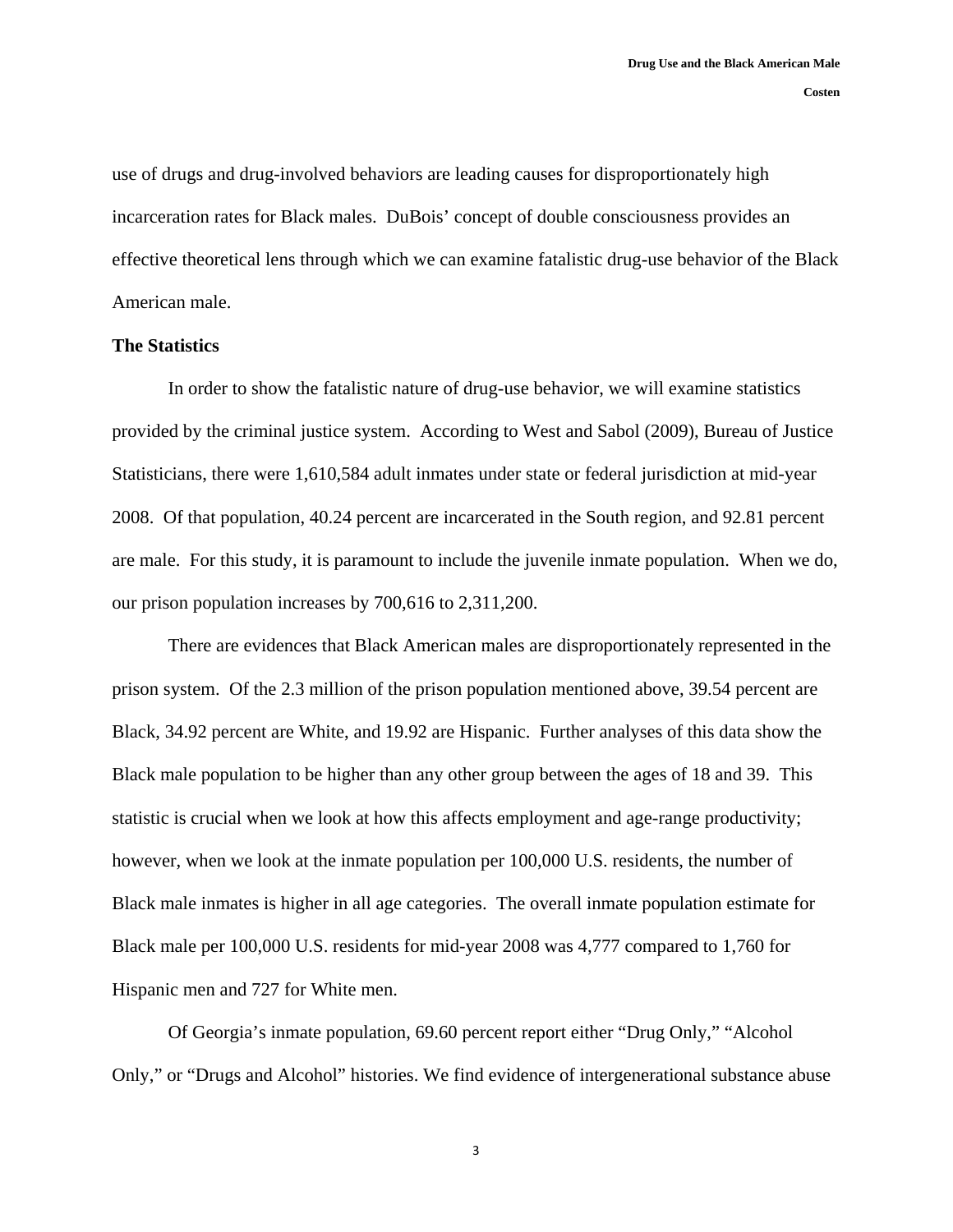in data, where in 2004, 13.9 percent of state and 10 percent of federal inmates report having parents/guardians with "Both Alcohol and Drug" histories. Statistics also show that 56.2 percent (642,500 of 1,143,400 - 2004 population) reported being either dependent on or abusing drugs twelve months prior to admission. In fact, of that same 2004 population, 17 percent of state and 18 percent of federal inmates report that their current crime was committed to get money for drugs. Grade ten is the median grade level attained by males incarcerated in the State of Georgia which supports the above-mentioned claims about education. These statistics show that there is a significant USA population addicted or abusive with drugs, majority of them do not receive treatment, and majority of those that do not receive treatment cite the inability to afford treatment as their reason for not receiving treatment. Therefore, they go on to bitter ends – the prison population in the United States of America is unusually large, abusive with illegal drugs, disproportionately Black, male, and under educated.

#### **Some History**

The African knew the fecund structure of his family/community life, their contribution in the development of the world's basic survival tools, and their proud connection to this heritage. As they raced from those seeking them for pecuniary gain, much of this connection melted away. They, and centuries of agriculture, medicine, astrology, worship, the arts, architecture, and political systems were poured onto unfamiliar turf, into unfamiliar social systems, given unfamiliar (non-African) names in unfamiliar ceremonies (Fanon 1967, Costen 1993). We have to acknowledge the many centuries of the African's fruitful existence (and its dismantling) to feel the depth and breadth of the "damage" done to this precious cargo. The ceremonial beating of the drums stopped, and in this silence, they were forced to unlearn all that they knew – in their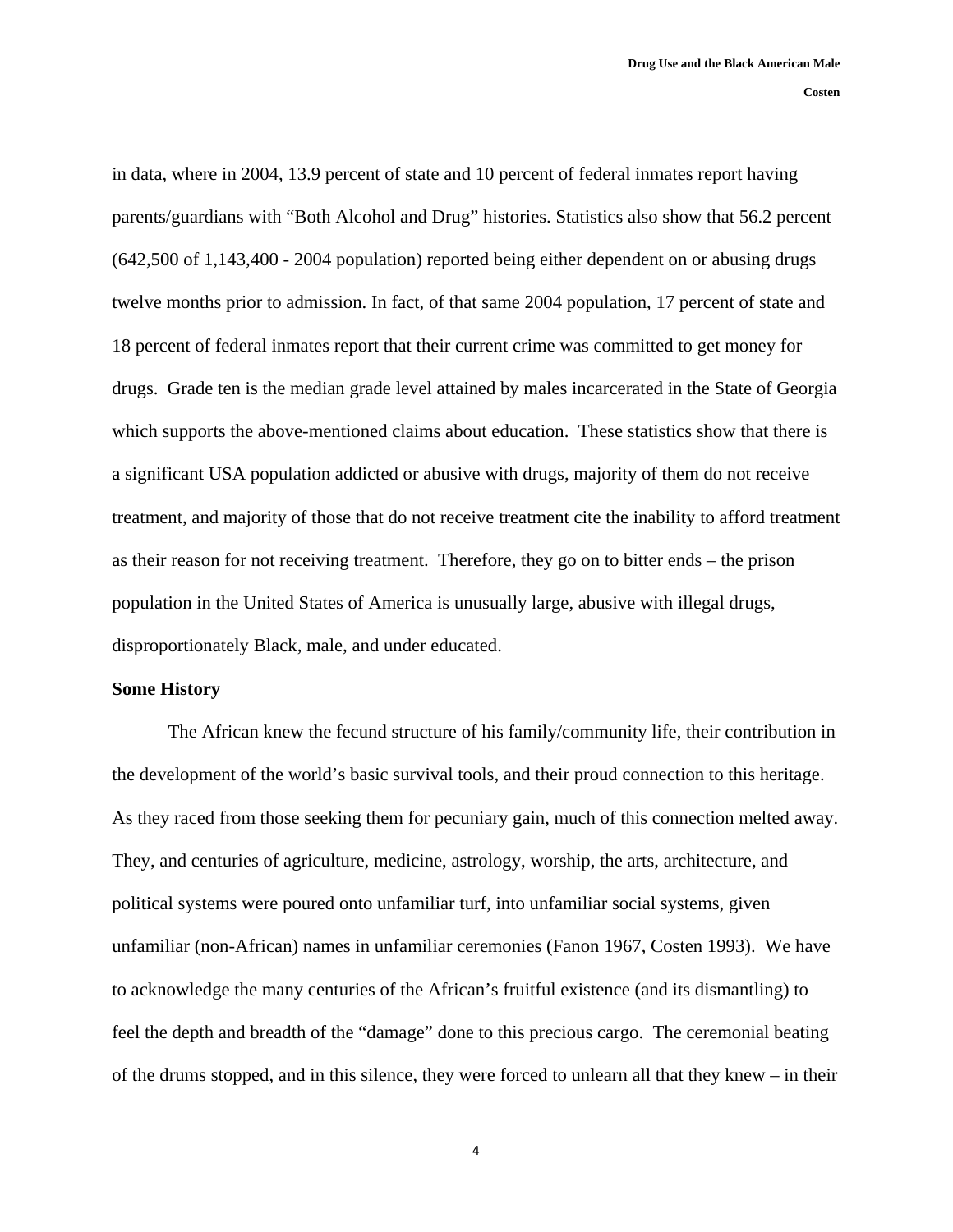beatings, they were forced to learn what could not have made much sense to them. If we were facing an ocean of degradation, we would find the African in early America nested in the hadal zone!

## **Black Male Drug Use Behavior through a DuBoisian Double Consciousness Lens**

DuBois (1903) writes:

It is a peculiar sensation, this double-consciousness, this sense of always looking at one's self through the eyes of others, of measuring one's soul by the tape of a world that looks on in amused contempt and pity. One ever feels his two-ness,—an American, a Negro; two souls, two thoughts, two unreconciled strivings; two warring ideals in one dark body, whose dogged strength alone keeps it from being torn asunder.The history of the American Negro is the history of this strife,—this longing to attain self-conscious manhood, to merge his double self into a better and truer self. In this merging he wishes neither of the older selves to be lost. He would not Africanize America, for America has too much to teach the world and Africa. He would not bleach his Negro soul in a flood of white Americanism, for he knows that Negro blood has a message for the world. He simply wishes to make it possible for a man to be both a Negro and an American, without being cursed and spit upon by his fellows, without having the doors of Opportunity closed roughly in his face (3).

DuBois (1899) limns from his data collected for *The Philadelphia Negro* that economic

exclusion constrains the Black American making it harder to "retain ambition and selfrespect"(285). There is a widespread feeling that "the Negro is something less than American and ought not to be much more than what he is" (284). Posited as an entry to "success" in our society, it could be argued that our systems of education have been somewhat a system of disempowerment for the Black male. Through the processes of imposing negative images, the Black male (now dehumanized) can easily be exploited – reduced to attitudes, trends, and statistics (Said 1979). Being that the prison population is disproportionately Black and male, one can infer that these systems of racial stratification and disempowerment have been effective.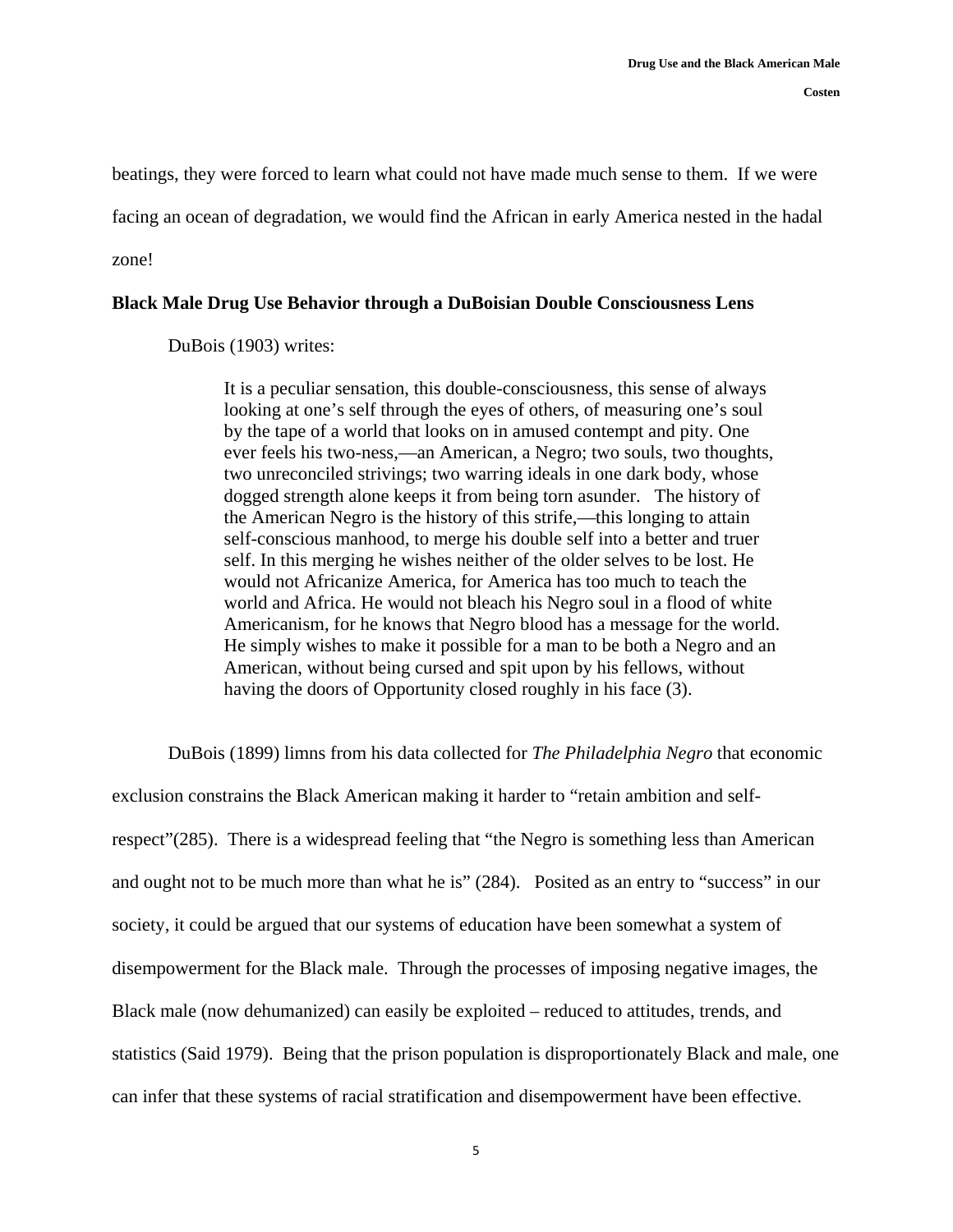**Costen** 

In seeking a vocation, Royster (2003) found in her study that White and Black men could receive the same training, yet in seeking employment, Whites were 1) about three times more likely than Blacks to have favorable "training-to-work" experiences; 2) able to make stable trajectories within their vocations and/or able to successfully switch fields while Blacks were often forced to abandon their original trades. She also found it inaccurate to blame Black men for their labor difficulties being that hers and many other social scientists see racism continue to limit life chances of "moderately educated" Black males (185). Stereotyping of Black males has been consistent over the years, particularly as it relates to hiring and mobility. Because of poor

life chances and a yearning to provide for self and/or family, many Black males are opting for illegal wage earnings (Anderson 1999, Royster 2003). Some succeed in selling, but sadly some do not – they die, they continue fatalistic drug-use behavior, and/or they become hopelessly addicted (Anderson 1999).

The aforementioned lends itself to an interesting discussion on double consciousness. There is the power of racist stereotyping and division on the Black male's life and thought (Stewart 1983, Dickson 1992 and Balfour 1998). After unsuccessful attempts to negotiate two cultural identities, the alienated lifestyle becomes antisocial, addictive, exploitive, confrontational, and risky. DuBois believed that these latter behaviors would be characterized as the evidences of one's incomplete self (Goodwin and Scimecca 2006). The other consciousness is the expression of spirit – possibly birthed not of the Bible but from Africa (Kelley 2002). DuBois would argue here that beside the obvious reaction (in deviance) to the powers and influences of racism, their second "gifted" sight has much to offer a society (DuBois 1903:3) so inundated in its materialism (Dickson 1992 and Blum 2007).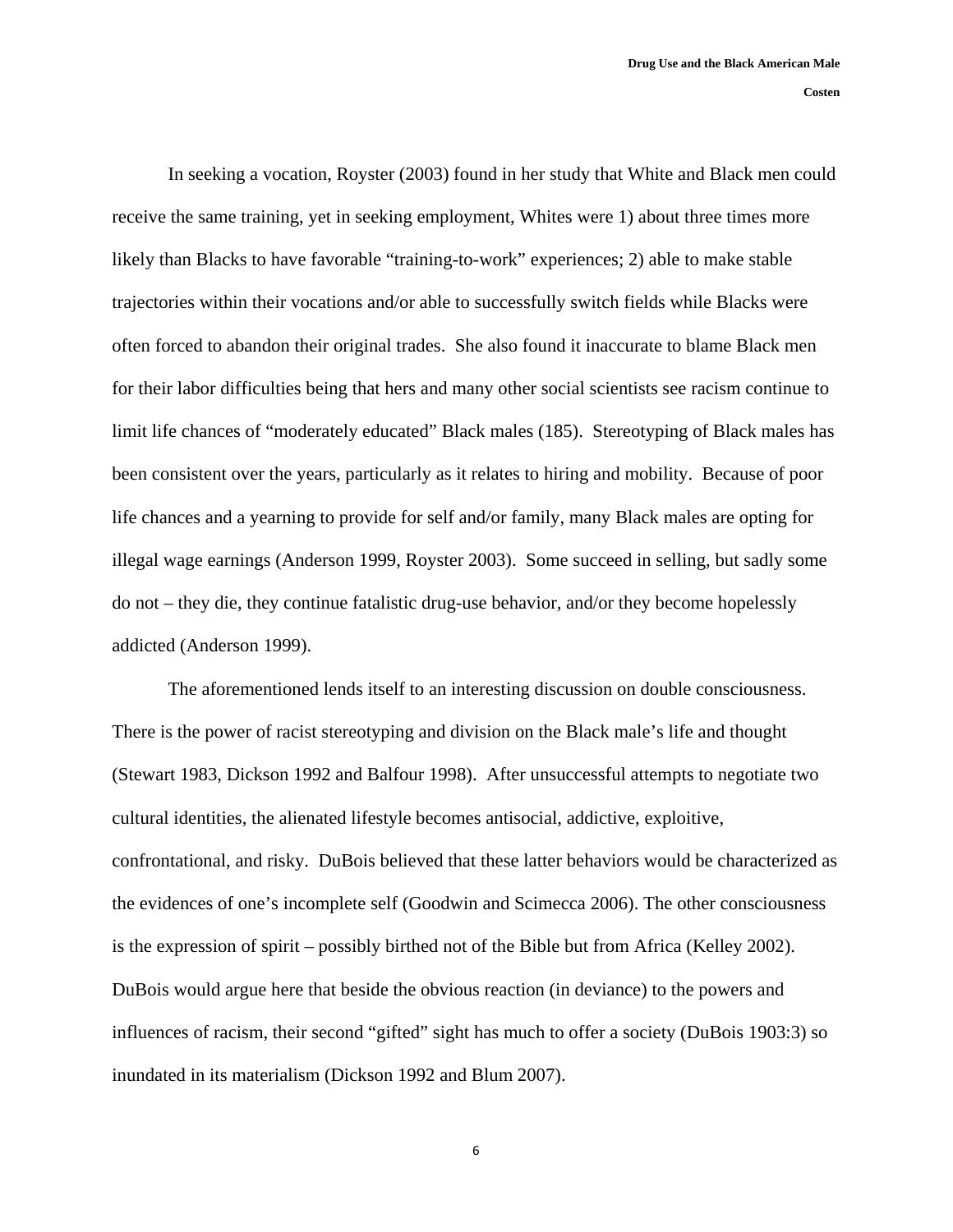For the Black male drug user, there is an attempt to avoid the pains of not being able to experience the "American Dream" because of dehumanizing and alienating ideologies. DuBois' theory of double consciousness proffers resolution for the drug user as they find *guided* reconciliation (a merging of double self) in order to become better and truer. Serendipitously, society gains from a population that was once written off.

### **Analysis**

What is interesting about the concept of double consciousness is the fact that, even though the African male brought to America and many Black American males today have been, and are being, subjected to demoralizing treatment and characterization, we still see evidence of what DuBois (1903) termed "attempts to attain self-conscious manhood" (3). He and other Black American males achieved and are achieving despite the blatant disrespect for what they offer society – best illustrated in DuBois' life. Redding (1961) suggests that DuBois' concept of double consciousness penned in *Souls of Black Folk* opened doors for all Black Americans – even those (or possibly, especially those) opting to achieve, against the odds, silently detached from the perils of racism (Redding 1961).

DuBois would view today's high, disproportionately Black male, drug-using, incarceration rates to be a result of covert White supremacy that has replaced the blatant political incorrectness that we witnessed before the Civil Rights Movement (Boothe 2007). He understood the Black American need to develop economically, politically, culturally, and morally; therefore, his approach for amelioration would be for the Black male to acknowledge his robust African history alongside his robust history here. Against the wails of oppression in the USA as a backdrop, DuBois would offer himself as an impactful example that these systems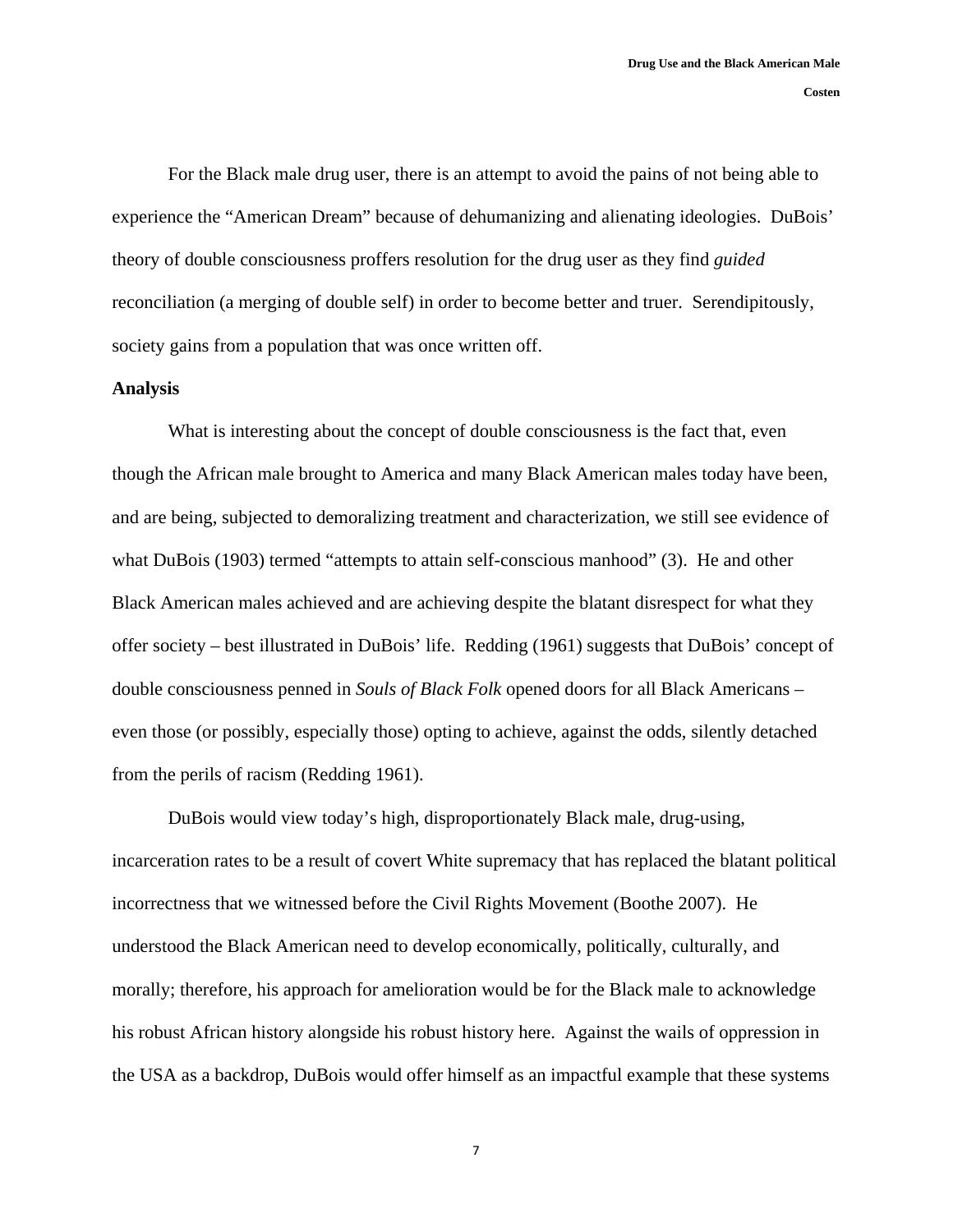alone do not have to completely stifle growth. With the statistics of the drug-using Black male as a backdrop, DuBois would reiterate urgency for social change toward a better human existence in the USA.

Blight (1990) calls this change "humanism and cultural pluralism" (3). This change would obviously represent an upward nudge for the Black in the USA, but it is change that would serendipitously serve the USA wholly. Césaire (1972) posits that the colonizer experiences a transformation to something less human as they view and treat others as something less human. Black (2007) concurs and even suggests that, Whites have "not realized they are incomplete or dehumanized themselves because their whole language and outlook tricks them into thinking they are normal and healthy" (399). DuBois would suggest that the vantage point held by the Black male is a position that could leverage this magnatudinous social change better than non-Blacks.

Perhaps DuBois underestimated the recalcitrance of racism. What has physically, emotionally, and mentally enslaved the Black in the USA is not news anymore. It is not terribly difficult to embrace the concept of shamelessly merging Blackness and Americaness, but this merging has not yet become seamless. There is awareness today that classical literature includes works of Mbiti, Aristophanes, and Woodson – classical music includes works of Masekela, Bach, and Monk – classical dance includes works of Adowa and Ailey. People of color in the USA are still people of color in the USA; however, many people of color that migrate to the USA today do so without compromising cultural ties. Connectedness to Africa for the Black connected to the USA slave trade is still problematic.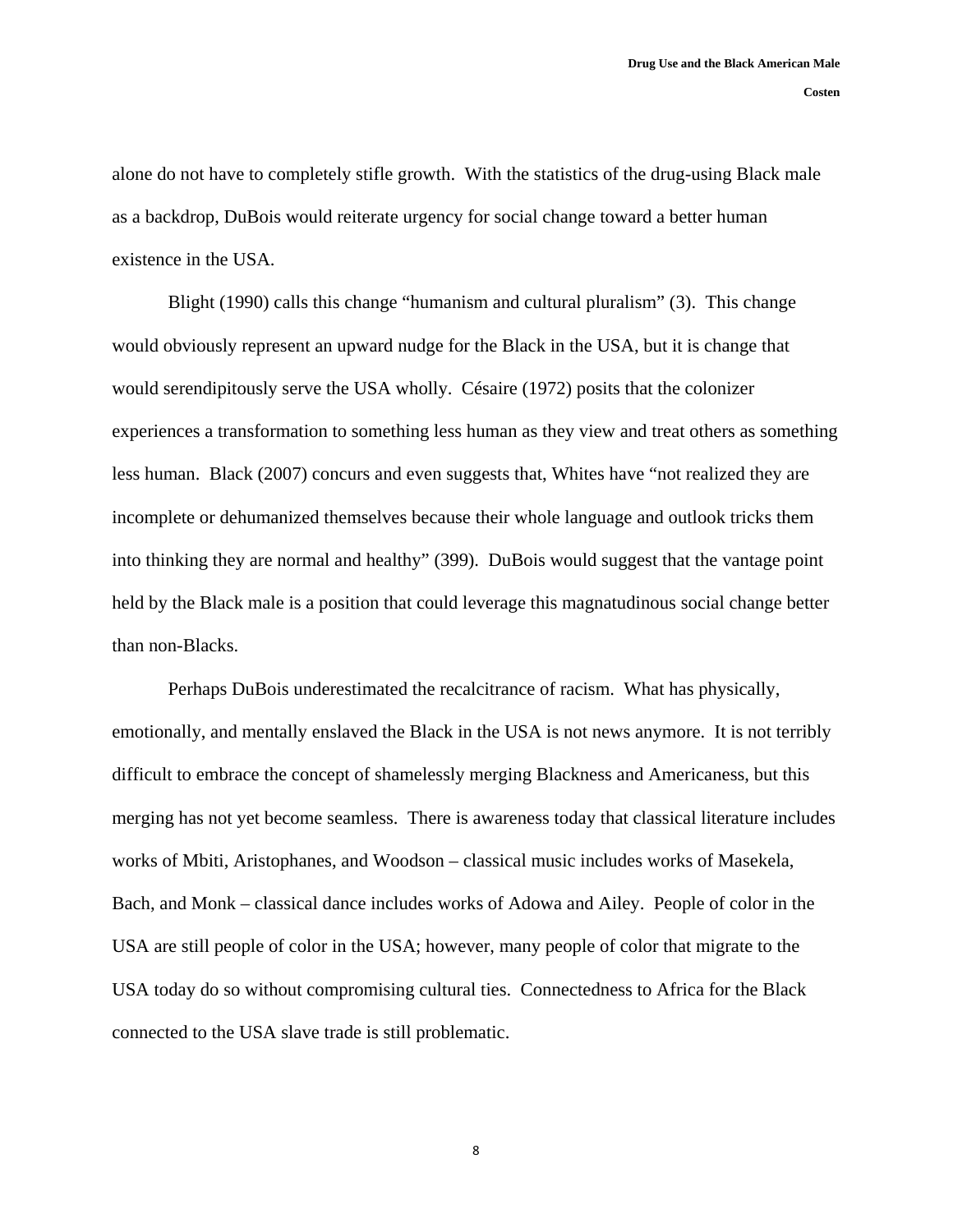## **Conclusion**

DuBois effectively reiterated earlier theories regarding societal trends and how they can affect groups and individuals. He focused on one particular group of people (the Black in the USA) and went on to encourage discourse on how structural inequality and racial discrimination can enfeeble individual members of this group. Although he did not coin the phrase "double consciousness," he used it to shed light on the impact racist social stressors made on the lives of the Black living in the USA. Many would, understandingly, argue that the horrors witnessed in Black America today is by their own hands. The literature reviewed supports the argument that systems of social inequality initiated and nurtured by White supremacy ideologies are stout and disenfranchising to the Black male. The literature also suggests that blatant expressions of these ideologies have now become covert. Nevertheless, the healthy development of many Black males is thwarted by this disenfranchisement and so is his ability self actualize – evident in fatalistic drug-use behaviors.

Consequently, the prison population in the United States of America is unusually large, abusive with illegal drugs, disproportionately Black, male, and under educated. Paradoxically, the incarcerated drug-using Black male is clearly grappling with his creativity, independence, spontaneity and reality, but they are in a good place, any higher expression of drug-use fatalism is death – his or someone else's by his hands. In an attempt to suggest a more sociological approach to this particular social ill, DuBois' concept of double consciousness has been applied.

Consistent with known successful treatment and/or rehabilitation from drug abuse/addiction is DuBois' idea that the merging of two consciousnesses creates a better self and wholeness. The Black male steeping in antagonism between his sense of self and imposed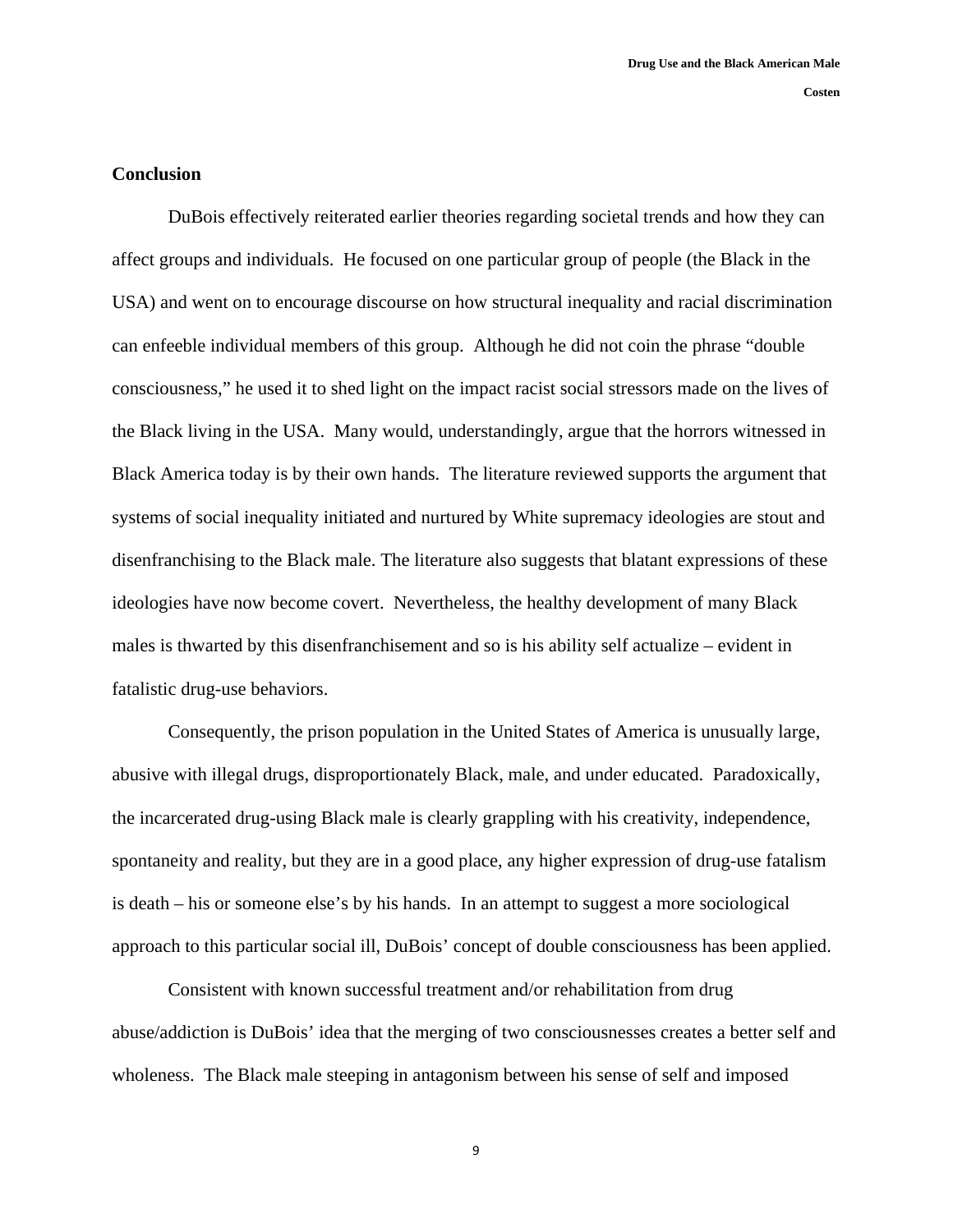contempt lunges for what has been determined to be self destructive drug-using behaviors. DuBois encourages an unlearning of negative images of self that has been constructed by racist ideologies and aimed squarely between the Black males' eyes. He also encourages a learning of truths about self and his connection to centuries of empowering African and African-in-America history.

Due to how many Black males in the USA interpret and value the world, they set out to self medicate. Their drugs of choice is not random – they are ones that do the job – alleviate emotional pains of hopelessness, alienation and low self-esteem (Rokach 2005). Landing in the prison system is, perhaps, the "bottoming out" that is most often necessary before processes toward recovery can occur. It is at this point of vulnerability where the drug user is best approached about the possibilities of recovery. DuBois would seize this opportunity to proffer to the man in this state hope and self worth.

Another key component in the processes of recovery from drug use and abuse is ability for the messenger to identify with those whom they are attempting to assist. If W.E.B. DuBois himself were charged with ensuring successful community reentry for the drug involved offender; 1) the concept of double consciousness would be employed, and 2) the deliverer of this service would be one who has himself merged consciousnesses. He would also encourage that this changed man maintain a subsequent existence insistent on being all that he can be in order to deliver the message to the next man. Idealistically, these processes would decrease the incarceration rates of the Black male while offering depth in scholarship on the perils of racist oppression. Some scholars argue, as discussed in this paper, that even the oppressor would get in touch with their unhealthy self consciousness.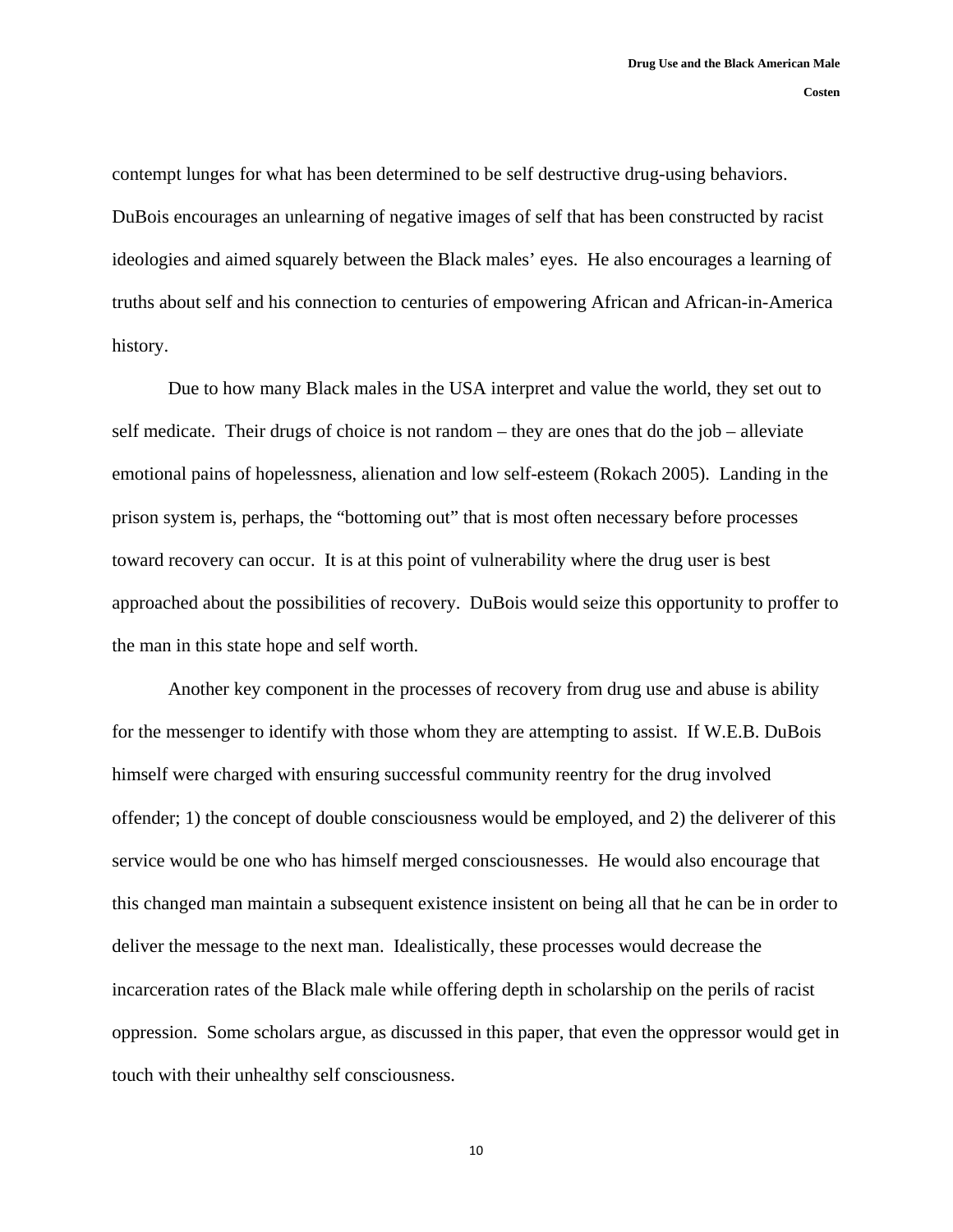Worth mentioning, W.E.B. DuBois penned "On Being Crazy" that ran in the July 23 issue of *The Crisis* (Lewis 2000). This particular piece shows how staunch and courageous he was in the face of his own experience with racist adversity. This particular piece held the racist mirror in front of the "cultured [W] hites who read *The Crisis*" (85), and this particular piece picked at the sores still fresh for many Black Americans in 1923. After reviewing scholarship about addiction being a mental illness, one can satirically make a connection here.

This paper does little to address the USA drug quagmire; however, it has been my intent to shed light on the possibilities of discussing sociological solutions and political leveraging. From the review of the literature, we can see that there is a correlation between processes of marginalization the social stressors of inequality and stratification and those embracing fatalistic drug-use behaviors. With this in mind, it seems appropriate to tap the public sociological subdiscipline in order to promote movement toward making political headway on this matter. Fatalistic drug use behavior is an issue that obviously affects the USA as a whole, but the statistics show an alarming and tristful effect on the Black American male. The science of sociology lends itself to providing trends and statistical data without much prescribing; however, sociology and its anomolous character can be viewed as the perfect vehicle upon which remedies for social ills and social movements should ride.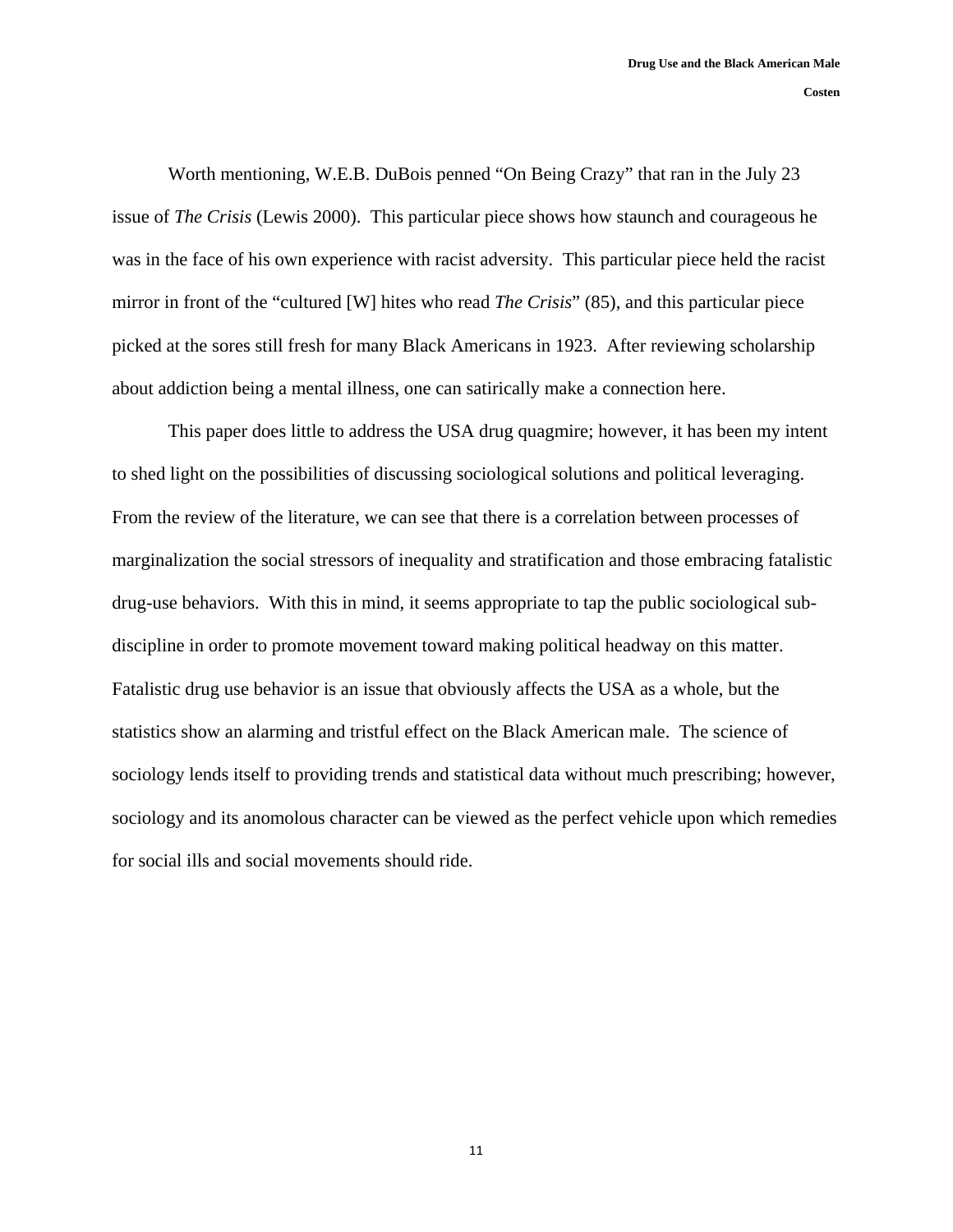### **References**

- Allen, Walter R., Uma M. Jayakumar, Kimberly A. Griffin, William S. Korn, and Sylvia Hurtado. 2005. "Black Undergraduates from Bakke to Grutter: Freshman Status, Trends, and Prospects, 1971-2004.
- Anderson, Elijah. 1999. *Code of the Street: Decency, Violence, and the Moral Life of the Inner City.* New York: W.W. Norton & Company.

Balfour, Lawrie. 1998. "A Most Disagreeable Mirror." Political Theory. 26:363-369.

- Blight, David W. 1990. "Up from 'Twoness": Frederick Douglass and the Meaning of W.E.B. DuBois' Double Consciousness." Canadian Review of American Studies. 21:1-15.
- Blum, Edward. 2007. *W.E.B. DuBois, American Prophet.* Philadelphia: University of Pennsylvania Press.
- Boothe, Demico. 2007. *Why Are So Many Black Men In Prison?* Full Surface Publishing.
- Césaire, Aimé. 1972. *Discourse on Colonialism*. New York: Monthly Review Press.
- Costen, Melva Wilson. African American Christian Worship. Nashville: Abingdon Press, 1993.
- Dickson, Jr., Bruce D. 1992. "W.E.B. DuBois and the Idea of Double Consciousness." 64:299- 309.
- DuBois, W.E.B. 1899. *The Philadephia Negro.* Philadelphia: University of Pennsylvania Press.
- DuBois, W.E.B. 1903. *The Souls of Black Folk.* New York: Bantam Dell.
- Fanon, Frantz. 1952. *Black Skin White Masks.* New York: Grove Press.